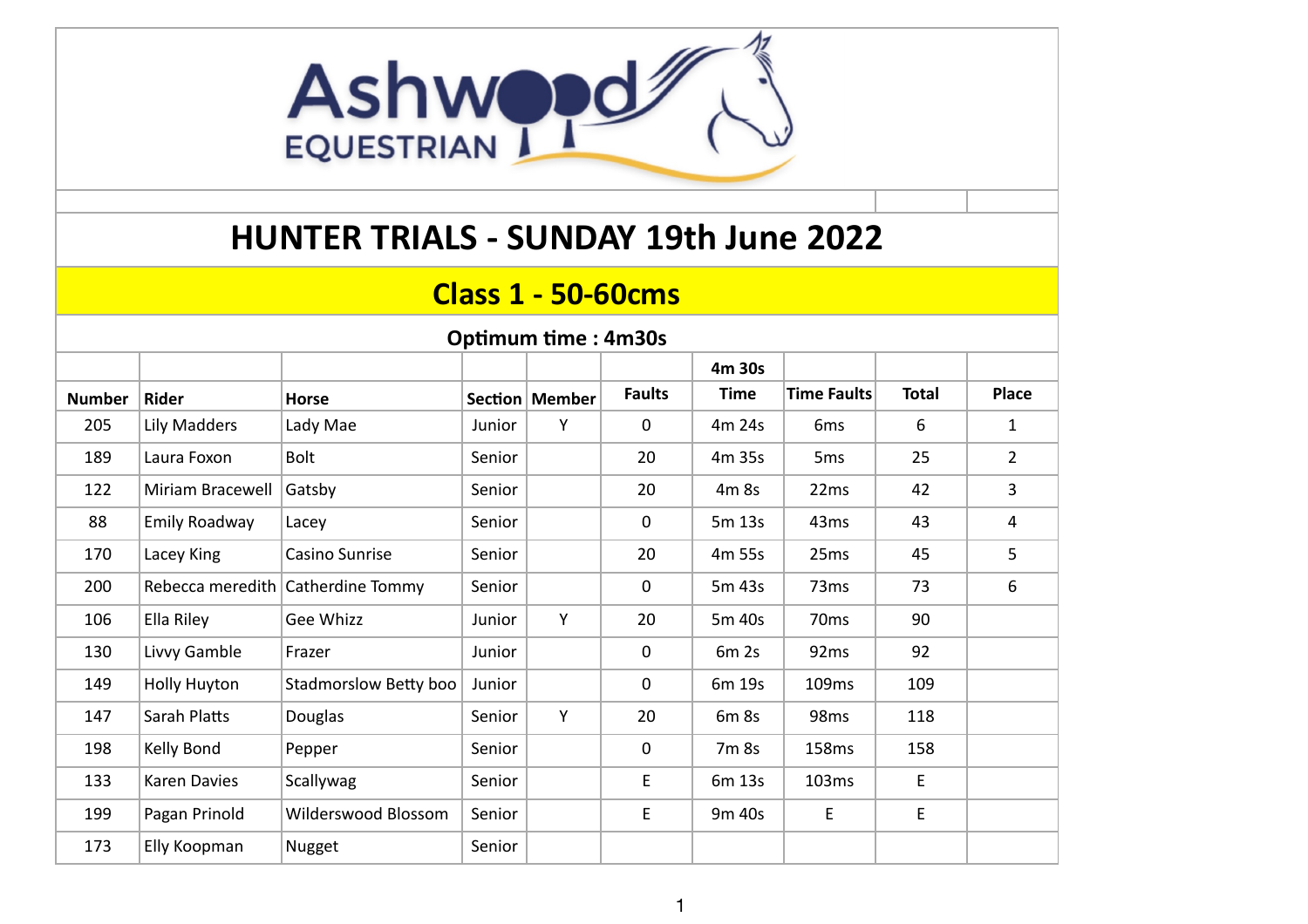## Ashwood

### **HUNTER TRIALS - SUNDAY 19th June 2022**

#### **Class 1b - 50-60cms PAIRS**

|               |                                                                    |                                          |               |                  |                   | 4m 30s       |                |
|---------------|--------------------------------------------------------------------|------------------------------------------|---------------|------------------|-------------------|--------------|----------------|
| <b>Number</b> | Rider                                                              | Horse                                    | <b>Faults</b> | <b>Time</b>      | $ $ ime Fault $ $ | <b>Total</b> | <b>Place</b>   |
|               |                                                                    |                                          |               |                  |                   |              |                |
| 96 & 168      | Julia Seaton and Emma Seaton                                       | Borris and Josie                         | 0             | 4m 42s           | 12ms              | 12           | $\mathbf{1}$   |
|               | 113 & 137 Tracey McCormick and Carys Clarke                        | Fizz and Danny Boy                       | 20            | 4m 36s           | 6 <sub>ms</sub>   | 26           | $\overline{2}$ |
| 91 & 136      | Beatrice Meredith-Mahn and Beth Mason Frankie and Lyndhurst Master |                                          | 20            | 5m 5s            | 35ms              | 55           | 3              |
|               | 87 & 196 Suzanne Bowe and Rhiannon Frost                           | Charlie and Patch                        | 40            | 5m <sub>2s</sub> | 32ms              | 72           | 4              |
| 62 & 73       | Tamara Collis & Georgina Lloyd                                     | High Offley Kannonball & Badge of Honour | 40            | 5m 15s           | 45 <sub>ms</sub>  | 85           | 5              |
|               | 208 & 81   Heather Boundy & Holly Buckingham                       | Luna & Cody                              | 60            | 7m 14s           | 164ms             | 224          | 6              |
|               |                                                                    |                                          |               |                  |                   |              |                |
|               |                                                                    |                                          |               |                  |                   |              |                |
|               |                                                                    |                                          |               |                  |                   |              |                |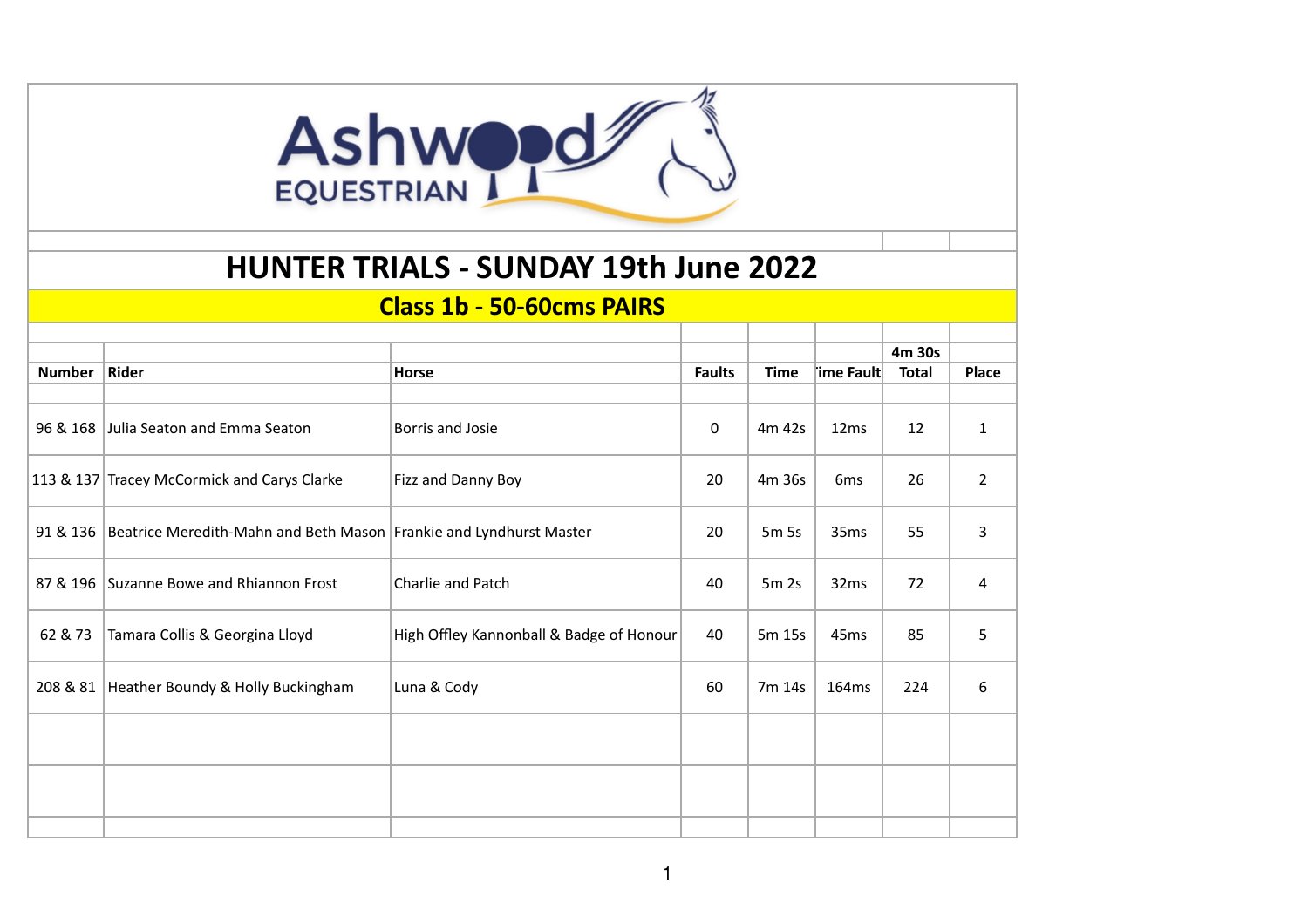## Ashwood

### **HUNTER TRIALS - SUNDAY 19th June 2022**

| Class 2 - 70cms |                           |                              |        |                  |               |             |                  |                |                |   |
|-----------------|---------------------------|------------------------------|--------|------------------|---------------|-------------|------------------|----------------|----------------|---|
|                 |                           |                              |        |                  |               |             |                  |                |                |   |
|                 |                           |                              |        |                  |               | 4m 45s      |                  |                |                |   |
| <b>Number</b>   | Rider                     | Horse                        |        | Section   Member | <b>Faults</b> | <b>Time</b> | †ime Fault       | <b>Total</b>   | <b>Place</b>   |   |
| 172             | Paddy Murfitt             | <b>Auntie Nellie</b>         | Junior | Y                | $\mathbf 0$   | 5m 18s      | 33 <sub>ms</sub> | 33             | $\mathbf{1}$   | Q |
| 190             | Macy Stokes               | Doylan Gorgeous Guy          | Junior | Y                | 20            | 5m 17s      | 32ms             | 52             | $\overline{2}$ |   |
| 126             | <b>Amber Sultan-Grout</b> | Tonka Toy (Troy)             | Junior |                  | 40            | 6m 11s      | 86ms             | 126            | 3              |   |
| 104             | Annie Stuart              | Kalusta Flight Of Fancy      | Junior |                  | $\mathbf 0$   | 6m 51s      | 126ms            | 126            | 4              |   |
| 81              | Reeva Mason               | Colne Hawk                   | Junior |                  | E.            | 4m 18s      |                  |                |                |   |
| 105             | Gil Holman                | Sally                        | Junior |                  | E.            | 6m 36s      |                  |                |                |   |
|                 |                           |                              |        |                  |               |             |                  |                |                |   |
| 127             | <b>Becky Eardley</b>      | <b>Hotrock Wicked Humour</b> | Senior |                  | 0             | 4m 43s      | 2 <sub>ms</sub>  | $\overline{2}$ | $1 =$          | Q |
| 204             | Joane Green               | Marley                       | Senior |                  | 0             | 4m 43s      | 2 <sub>ms</sub>  | $\overline{2}$ | $1=$           | Q |
| 99              | Georgia Adams             | FA Hills Nice and Easy       | Senior |                  | 0             | 4m 42s      | 3ms              | $\overline{3}$ | $\overline{2}$ | Q |
| 117             | Alex Winstanley           | Spot the dot                 | Senior |                  | 0             | 4m 41s      | 4 <sub>ms</sub>  | 4              | 3              | Q |
| 161             | Doretta martin            | Eagle                        | Senior |                  | 0             | 4m 40s      | 5 <sub>ms</sub>  | 5              | 4              |   |
| 174             | Zoe Bradin                | <b>Bridal March</b>          | Senior |                  | 0             | 4m 57s      | 12 <sub>ms</sub> | 12             | 5              |   |
| 154             | Hannah BLACKWELL          | Seren                        | Senior |                  | 0             | 4m 31s      | 14 <sub>ms</sub> | 14             | 6              |   |
| 195             | Laura Foxon               | <b>Bolt</b>                  | Senior |                  | 0             | 5m1s        | 16 <sub>ms</sub> | 16             |                |   |
| 162             | <b>Tina Parrott</b>       | Jacob                        | Senior |                  | 0             | 4m 27s      | 18 <sub>ms</sub> | 18             |                |   |
|                 |                           |                              |        |                  |               |             |                  |                |                |   |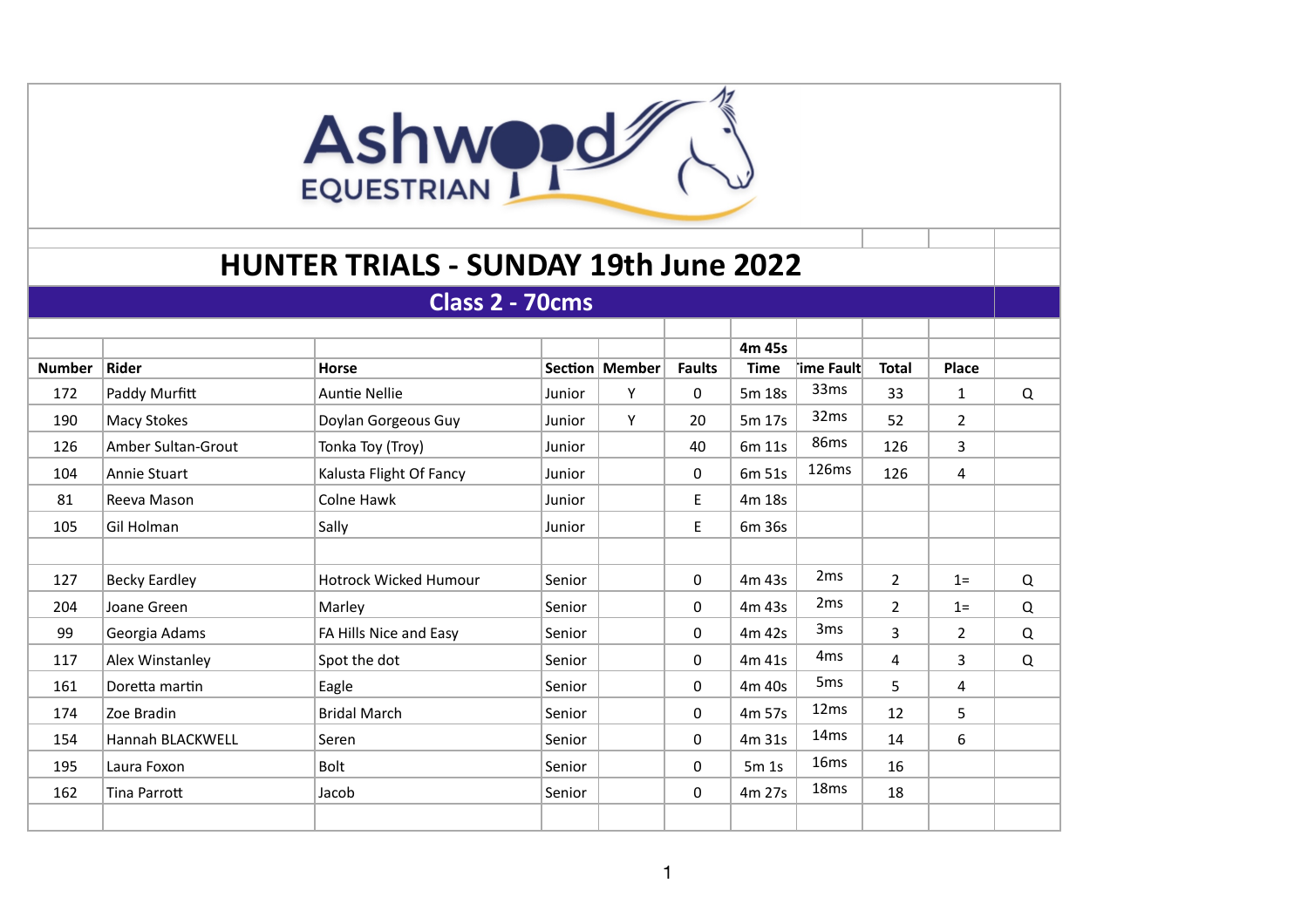| 89  | Lauren Gregory                                                 | Chelsea                                                                  | Senior | 20 | 4m 43s | 2 <sub>ms</sub>  | 22           |                |          |
|-----|----------------------------------------------------------------|--------------------------------------------------------------------------|--------|----|--------|------------------|--------------|----------------|----------|
| 171 | Zoe long                                                       | The batham boy                                                           | Senior | 0  | 4m 21s | 24ms             | 24           |                |          |
| 120 | Rhianna Lavery                                                 | Percy Tom                                                                | Senior | 0  | 4m 20s | 25ms             | 25           |                |          |
| 169 | Georgi                                                         | Alfie                                                                    | Senior | 0  | 5m 18s | 33ms             | 33           |                |          |
| 203 | Chloe Wilkinson                                                | Smokey Joe                                                               | Senior | 20 | 5m 1s  | 16ms             | 36           |                |          |
| 86  | Naomi Smitten                                                  | Church Corner                                                            | Senior | 20 | 5m 6s  | 21ms             | 41           |                |          |
| 85  | Kerry Owen                                                     | Rolo                                                                     | Senior | 0  | 5m 27s | 42ms             | 42           |                |          |
| 97  | Anna Richards                                                  | His Grace                                                                | Senior | 20 | 5m 10s | 25ms             | 45           |                |          |
| 84  | Natalie Oakes                                                  | Rocky                                                                    | Senior | 0  | 5m 31s | 46ms             | 46           |                |          |
| 135 | Esme Lambeth                                                   | Pav                                                                      | Senior | 40 | 4m 54s | 9 <sub>ms</sub>  | 49           |                |          |
| 187 | James Bracewell                                                | Wally                                                                    | Senior | 20 | 4m     | 45 <sub>ms</sub> | 65           |                |          |
| 145 | Tilly                                                          | Cath Morrilly                                                            | Senior | 20 | 5m 33s | 48ms             | 68           |                |          |
| 156 | <b>Karen Gollins</b>                                           | Ronnie                                                                   | Senior | 40 | 5m 22s | 37 <sub>ms</sub> | 77           |                |          |
| 90  | <b>Abbie Thomas</b>                                            | <b>Burrenhill Betty</b>                                                  | Senior | 40 | 5m 27s | 42ms             | 82           |                |          |
| 123 | Lauren Bickley                                                 | Arabella                                                                 | Senior | E  | 6m 56s |                  |              |                |          |
| 180 | <b>Tamara Collis</b>                                           | High Offley Kannonball                                                   | Senior | E  | 7m 35s |                  |              |                |          |
| 167 | Kate douglas                                                   | The lovely Lia                                                           | Senior | E  |        |                  |              |                |          |
| 146 | Georgina Lloyd                                                 | <b>Badge of Honour</b>                                                   | Senior | E  |        |                  |              |                |          |
|     |                                                                |                                                                          |        |    |        |                  | 0            |                |          |
|     |                                                                |                                                                          |        |    |        |                  | 0            |                |          |
|     |                                                                |                                                                          |        |    |        |                  | $\mathsf{O}$ |                |          |
|     | 111 & 155 Lucy Hoskins & Sophie Hoskins Silky & Morrigan Donal |                                                                          |        | 0  | 5m     | 15 <sub>ms</sub> | 15           | $\mathbf{1}$   | $\Omega$ |
|     | 119 & 187 Miriam and James Bracewell                           | Gatsby and Wally                                                         |        | 0  | 4m 12s | 33ms             | 33           | $\overline{2}$ | Q        |
|     |                                                                | 112 & 201 Jane Green and Imogen Edward Mansty Star and Mansty Miss Molly |        | 20 | 5m 20s | 35ms             | 55           | $\overline{3}$ |          |
|     | 152 & 191 Morrilly Sarah. & cath                               | Darcy and tilly                                                          |        | 0  | 5m 49s | 64ms             | 64           | $\overline{4}$ |          |
|     | 93 & 164 Leanne bailey and Ellen senior                        | Betty boo and Ashley                                                     |        | 40 | 6m 43s | 118ms            | 158          | 5              |          |
|     |                                                                |                                                                          |        |    |        | 285ms            | 285ms        |                |          |
|     |                                                                |                                                                          |        |    |        | 285ms            | 285ms        |                |          |
|     |                                                                |                                                                          |        |    |        |                  |              |                |          |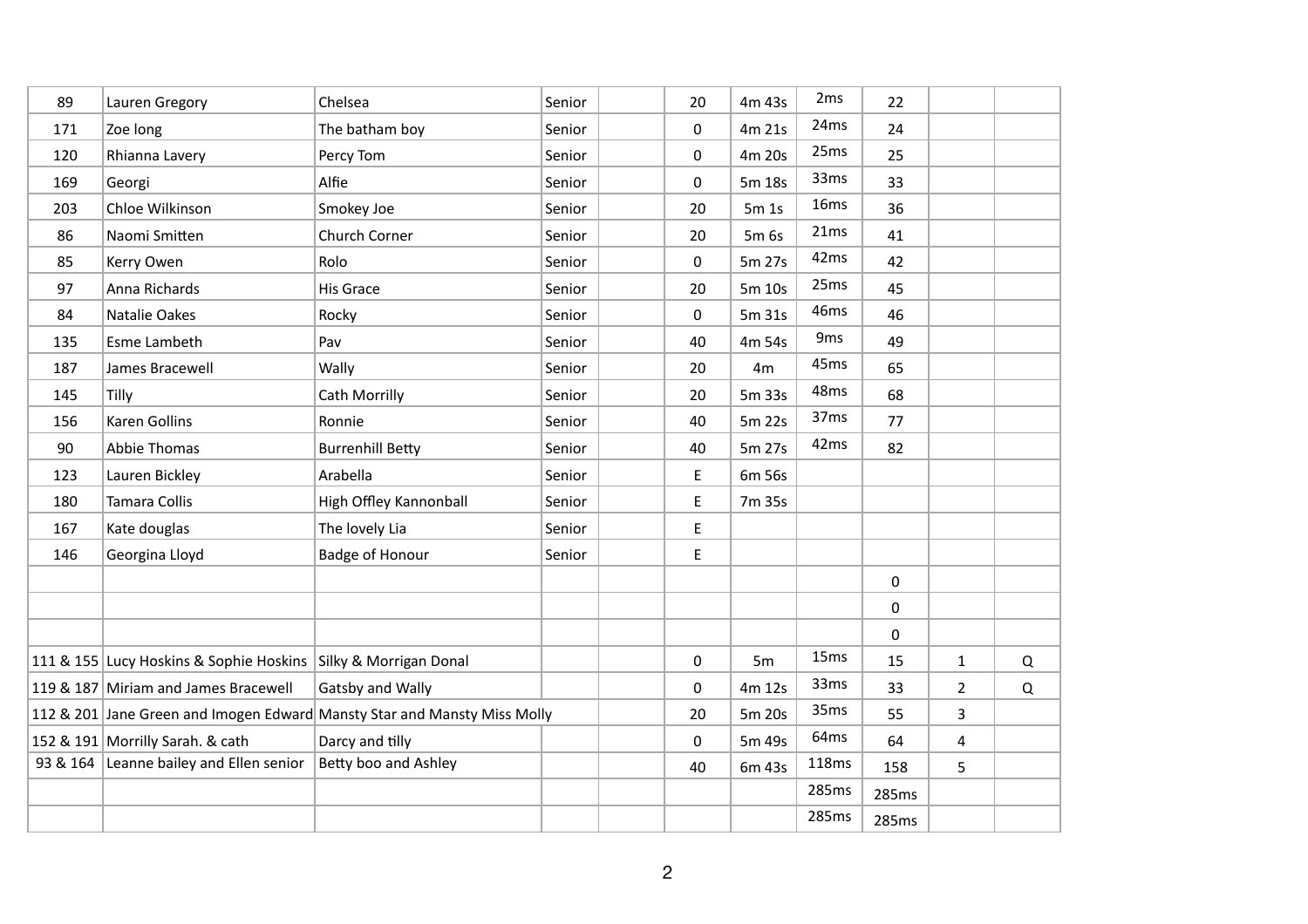# Ashwood

### **HUNTER TRIALS - SUNDAY 19th June 2022**

#### **Class 3 - 80cms**

|             |               |                    |                     |                | 4m 50s   |             |                  |     |              |
|-------------|---------------|--------------------|---------------------|----------------|----------|-------------|------------------|-----|--------------|
| <b>Time</b> | <b>Number</b> | Rider              | <b>Horse</b>        | Section Faults |          | <b>Time</b> | Time Fau Total   |     | Place        |
|             |               |                    |                     |                |          |             |                  |     |              |
| 14:27       | 203           | Helen Dolisznyj    | <b>Bold Conor</b>   | Senior         | $\Omega$ | 5m 9s       | 19 <sub>ms</sub> | 19  | $\mathbf{1}$ |
| 14:20       | 182           | Cheryl Heritage    | <b>Grey Warrior</b> | Senior         | 20       | 4m 50s      | 0d               | 20  | 2            |
| 14:47       | 202           | Mollie-Mae Hudson  | Rupert              | Senior         | 0        | 4m 28s      | 22ms             | 22  | 3            |
| 14:45       | 107           | Stella Dale        | Whirly              | Senior         | 20       | 5m          | 10 <sub>ms</sub> | 30  | 4            |
| 14:35       | 163           | Jane Green         | <b>Mansty Star</b>  | Senior         | 20       | 4m 39s      | 11ms             | 31  | 5            |
| 14:30       | 131           | Scarlett Lambeth   | Tom                 | Senior         | 0        | 4m 10s      | 40 <sub>ms</sub> | 40  | 6            |
| 13:57       | 143           | Tessa Weston       | Boo                 | Junior         | 0        | 3m 58s      | 52 <sub>ms</sub> | 52  |              |
| 13:52       | 141           | Holly Huyton       | Melody              | Junior         | 20       | 5m 32s      | 42ms             | 62  |              |
| 14:12       | 118           | Cora Higgs         | Missy               | Senior         | 40       | 5m 28s      | 38ms             | 78  |              |
| 14:00       | 98            | Emma Canvin        | Mexican Jim         | Senior         | 60       | 6m 10s      | 80 <sub>ms</sub> | 140 |              |
| 14:25       | 108           | <b>Tully Grant</b> | Jas                 | Junior         | E.       |             |                  |     |              |
| 14:42       | 139           | Tessa Weston       | Macauley            | Junior         | R        |             |                  |     |              |
| 14:07       | 92            | Emma Field         | Hovis               | Senior         | E        | 6m 27s      |                  |     |              |
| 14:15       | 176           | Guy Holman         | Abbi Mae            | Senior         | E        |             |                  |     |              |
| 14:32       | 109           | Sophie Booth       | <b>Blazin Time</b>  | Senior         | E        |             |                  |     |              |
| 14:22       |               |                    |                     |                |          |             |                  |     |              |
| 14:40       |               |                    |                     |                |          |             |                  |     |              |
|             |               |                    |                     |                |          |             |                  |     |              |
|             |               |                    |                     |                |          |             |                  |     |              |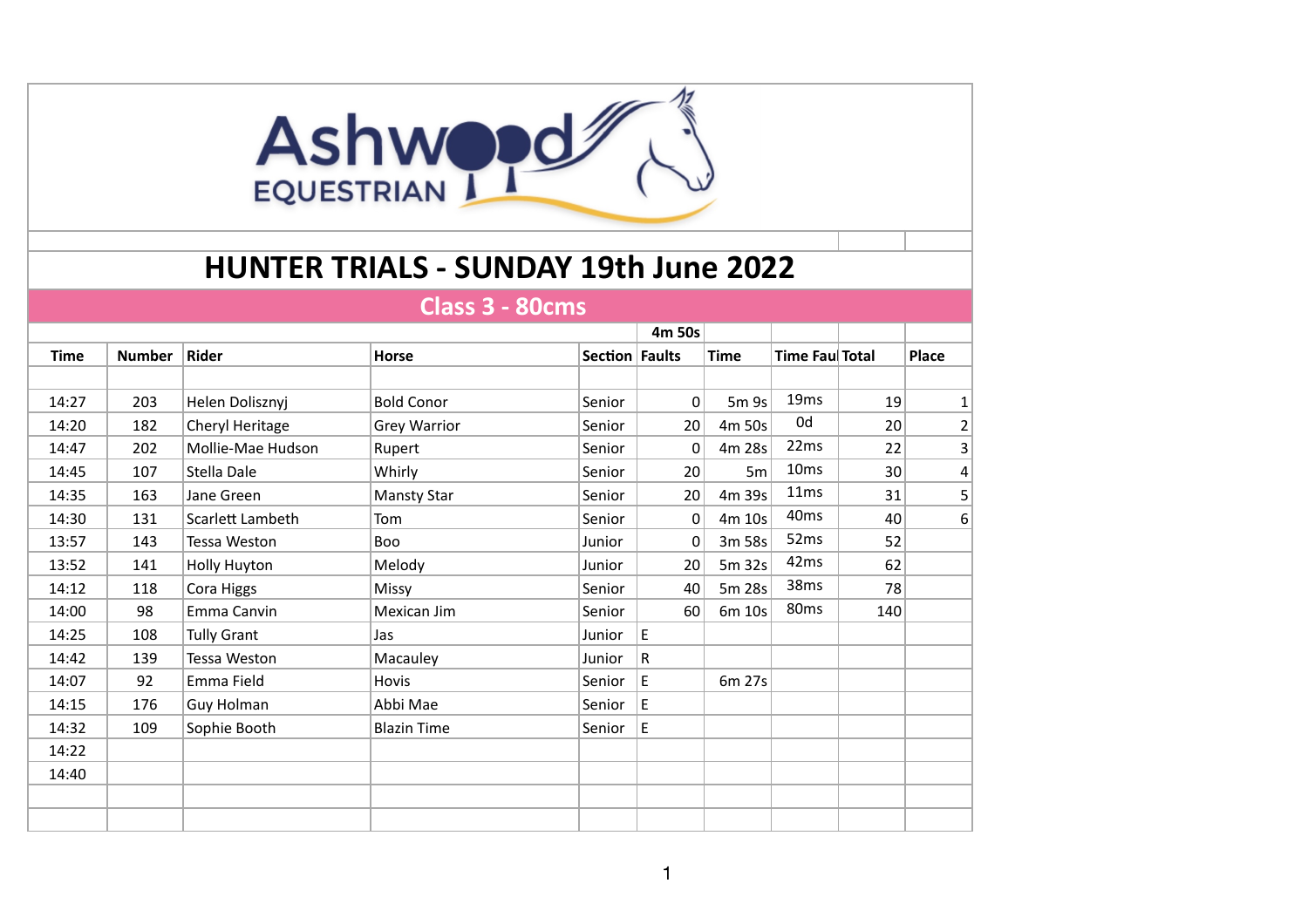| 15:02 | 103 & 110 Mark Gilbert Harry                                  | Charlotte Gilbert Stoneyford Lane |    | 4m 45s | 5 <sub>ms</sub>   |    |                |
|-------|---------------------------------------------------------------|-----------------------------------|----|--------|-------------------|----|----------------|
| 14:52 | 89 & 114 Lauren Gregory - Amy Kelsa Jackson - Robin           |                                   |    | 4m 32s | 18 <sub>ms</sub>  | 18 | $\overline{2}$ |
| 14:57 | 165 & 101 Alex Maggs and Sarah Mins Royal Kingsman and Gerry  |                                   | 20 | 5m9s   | 19 <sub>ms</sub>  | 39 | 3              |
| 14:55 | 175 & 160 harriet bowman and alice cola and scout             |                                   | R  |        |                   |    |                |
| 15:00 | 140 & 102 Helen Holman. Julie Myatt   Monty. Hilin Mr Tom     |                                   |    | 6m 50s | 120 <sub>ms</sub> |    |                |
| 15:05 | 204 & 207 Stuart Cartmail, Alison Sinst French Kisses, George |                                   |    | 6m 34s | 104 <sub>ms</sub> |    |                |
|       |                                                               |                                   |    |        |                   |    |                |